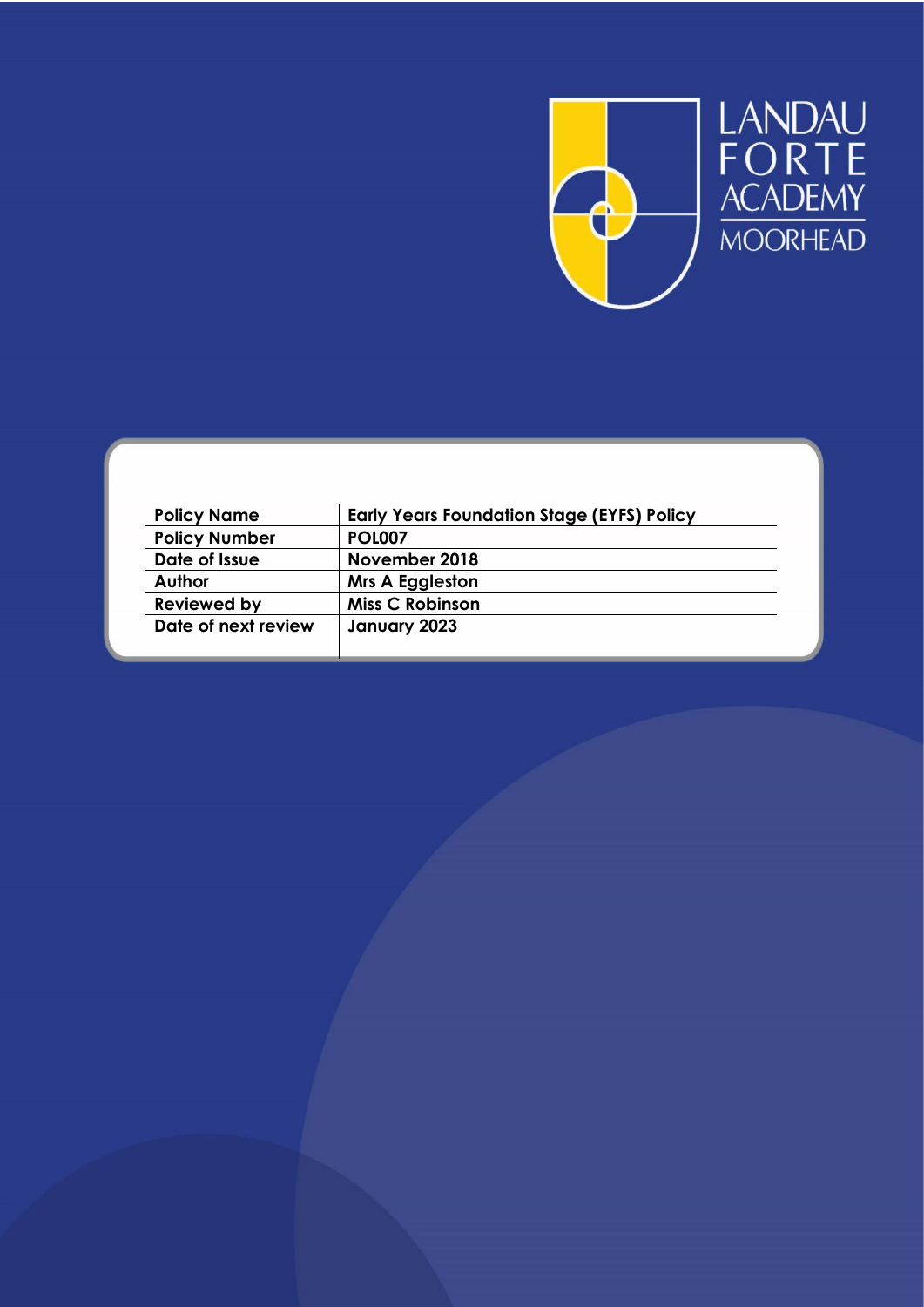| <b>Review date</b> | By whom                       | <b>Summary of changes made</b>                   | <b>Date</b><br>implemented |
|--------------------|-------------------------------|--------------------------------------------------|----------------------------|
| January 2022       | Miss <sub>C</sub><br>Robinson | Policy updated to reflect legislation<br>changes | January 2022               |
|                    |                               |                                                  |                            |
|                    |                               |                                                  |                            |
|                    |                               |                                                  |                            |
|                    |                               |                                                  |                            |
|                    |                               |                                                  |                            |
|                    |                               |                                                  |                            |
|                    |                               |                                                  |                            |
|                    |                               |                                                  |                            |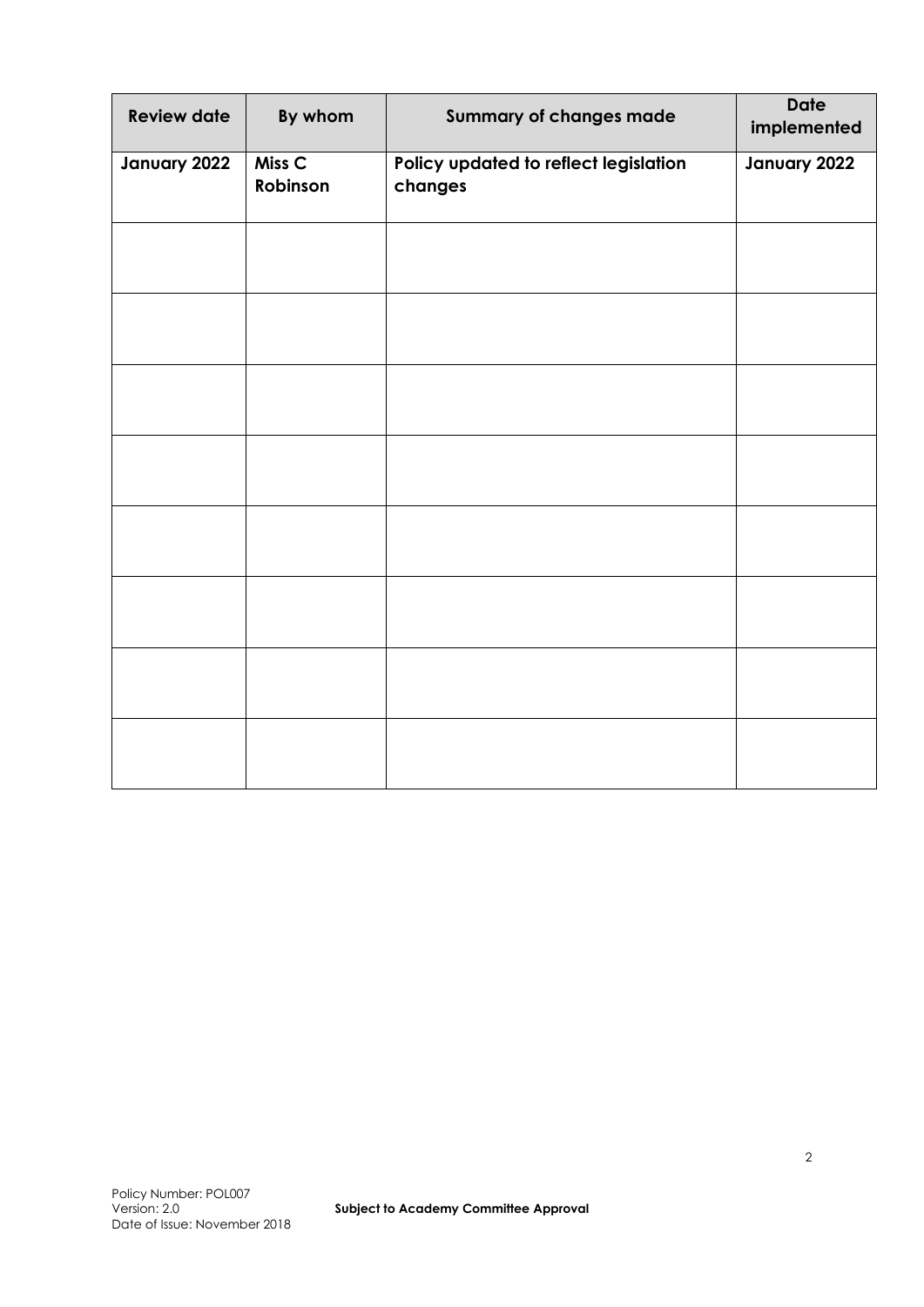# **1. Aims**

This policy aims to ensure:

That children access a broad and balanced curriculum that gives them the broad range of knowledge and skills needed for good progress through school and life

Quality and consistency in teaching and learning so that every child makes good progress and no child gets left behind

Close partnership working between practitioners and with parents and/or carers

Every child is included and supported through equality of opportunity and antidiscriminatory practice.

In our EYFS we ensure that we are:

- Caring for the whole child, their health, both physical and mental, their feelings, thinking and spiritual development.
- Ensuring each child has the opportunity to develop the skills, knowledge and understanding to achieve success and to build a thirst for lifelong learning.
- Teaching the foundation of reading, writing and maths that will develop the basic skills and also enable access to the wider curriculum.
- Providing a stimulating environment, indoors and out, providing many opportunities for children to be curious, ask questions and to be eager to discover and learn.
- Providing opportunities and time for children to pursue their own interests and time to interact and share with others.
- Providing opportunities for each child to make choices and decisions to develop their independence.
- Providing multi-cultural experiences including resources and stories which reflect different cultures and values.
- Creating a purposeful atmosphere, where teachers can focus on teaching and pupils learning.

### **2. Legislation**

This policy is based on requirements set out in the [statutory framework for the Early](https://assets.publishing.service.gov.uk/government/uploads/system/uploads/attachment_data/file/974907/EYFS_framework_-_March_2021.pdf)  [Years Foundation Stage \(EYFS\) that applies from September 2021.](https://assets.publishing.service.gov.uk/government/uploads/system/uploads/attachment_data/file/974907/EYFS_framework_-_March_2021.pdf)

This document also complies with our funding agreement and articles of association.

### **3. Structure of the EYFS**

At Landau Forte Academy Moorhead we have 45 full time places for Reception children and the children are taught by two teachers and supported by two EYFS practitioners.

#### **4. Curriculum**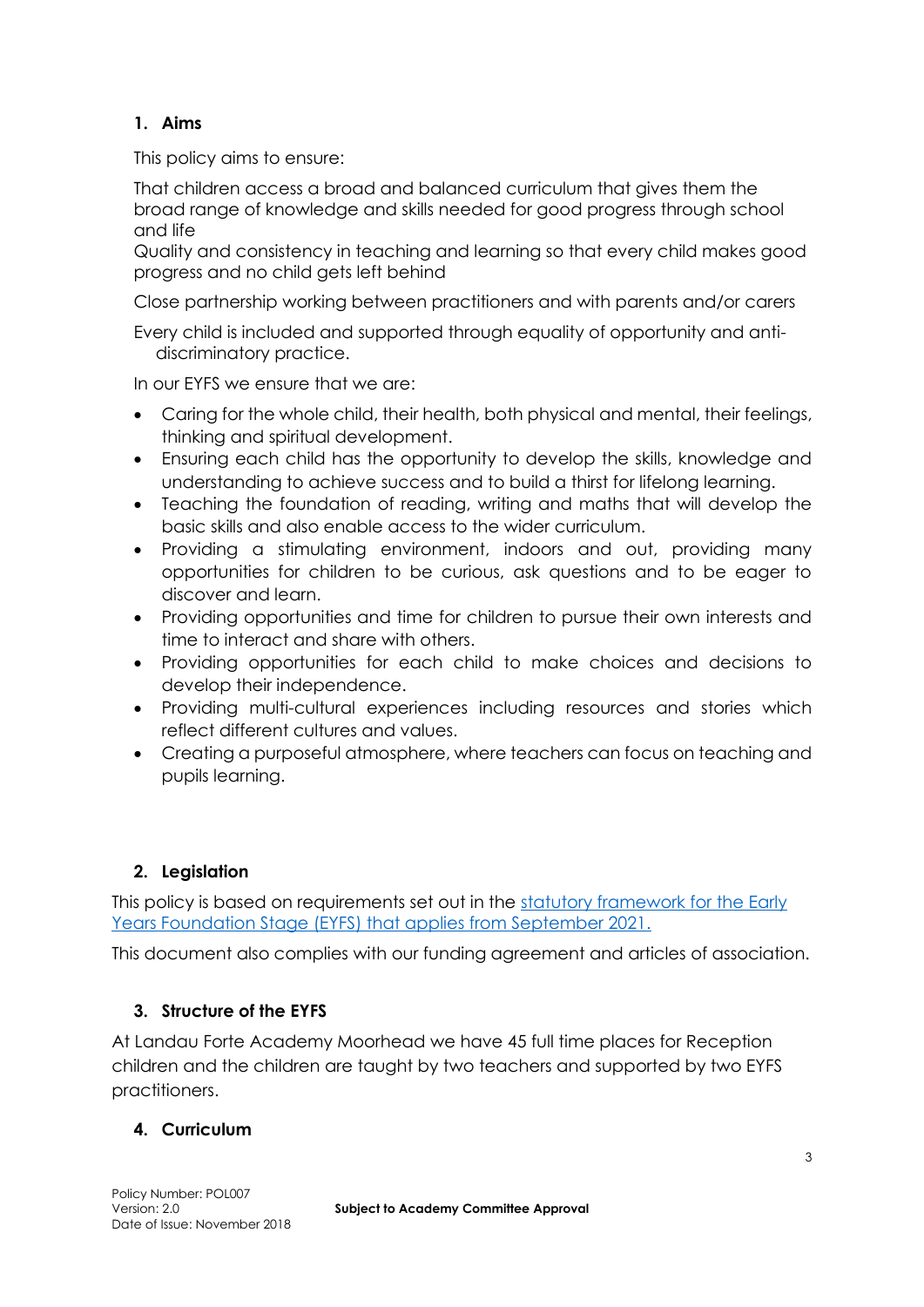Our early years setting follows the curriculum as outlined in the latest version of the EYFS statutory framework that applies from September 2021.

The EYFS framework includes seven areas of learning and development that are equally important and interconnected. However, 3 areas known as the prime areas are seen as particularly important for igniting curiosity and enthusiasm for learning, and for building children's capacity to learn, form relationships and thrive.

The **Prime areas** are:

- Communication and language
- Physical development
- Personal, social and emotional development

The Prime areas are strengthened and applied through 4 **specific areas**:

- Literacy
- Mathematics
- Understanding the world
- Expressive arts and design

The children's topics are based on the Cornerstone curriculum themes, which enables exciting, challenging and real learning for our young children.

## **4.1 Planning**

The EYFS at Landau Forte Academy Moorhead provides a happy, safe, caring, stimulating and well-organised environment in which children learn by building upon what they already know and can do.

Staff at Moorhead look carefully at the children in their care, consider their needs, their interests and their stages of development and use all of this information to help plan a challenging and enjoyable experience across all areas of learning and development. In order to do this staff working with the youngest children are expected to focus strongly on the 3 prime areas.

In Planning and guiding children's activities, staff reflect on the different ways that children learn and include these in their practice. Where a child may have special educational need or disability, staff consider whether specialist support is required, linking with relevant services from other agencies, where appropriate.

# **4.2 Teaching**

Each area of learning and development is implemented through planned, purposeful play, and through a mix of adult –led and child-initiated activities. Staff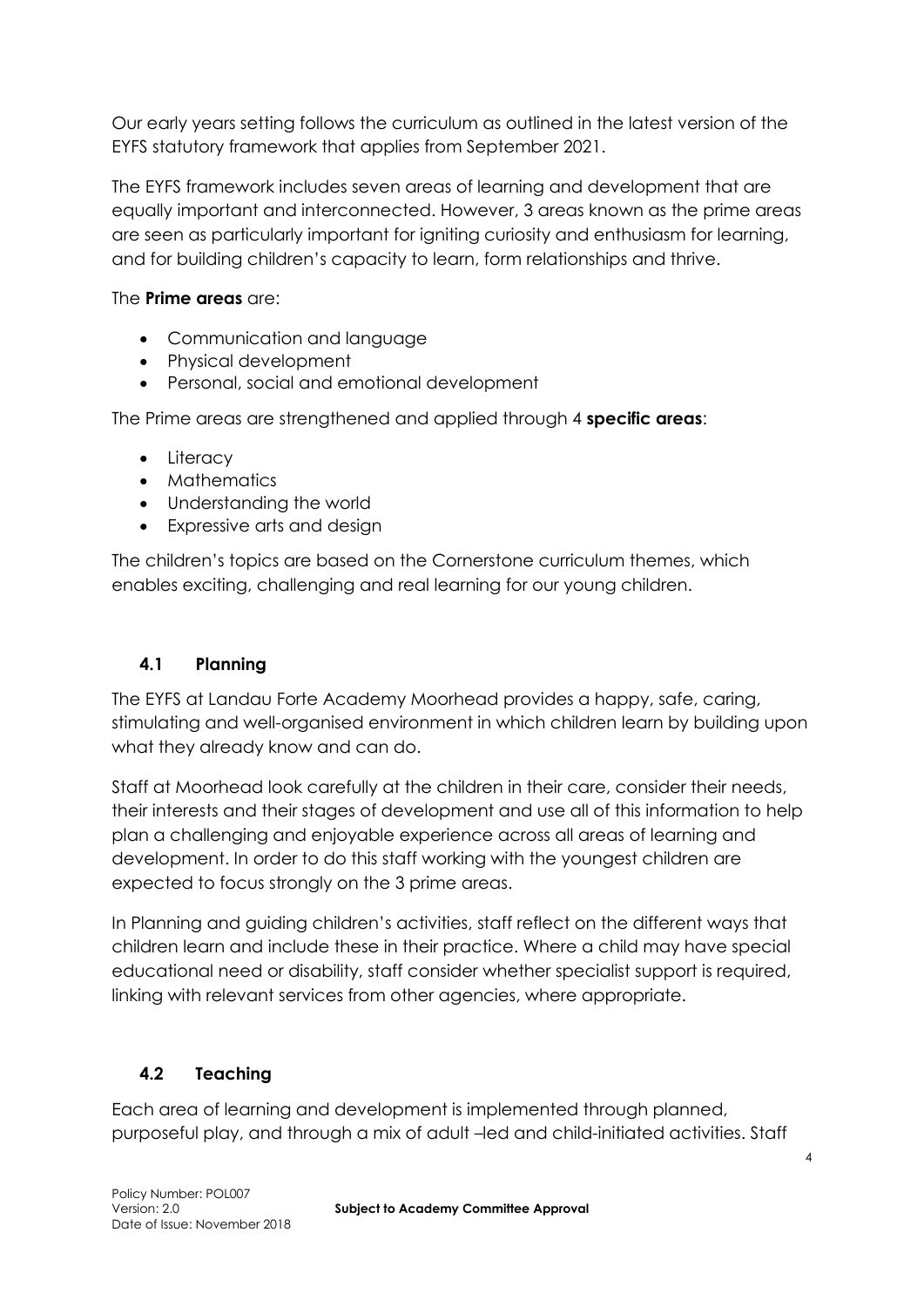respond to each child's emerging needs and interests, guiding their development through warm positive interaction.

Children learn through:-

- Playing and exploring
- Learning actively
- Creating and thinking critically

Teachers make professional judgements about the balance between activities led or guided by adults and those led by children.

- Adult directed activities are those which are directed by the adult and can be useful in the teaching of specific skills such as demonstrating how to use tools or equipment.
- Adult guided activities are those which the adult initiates. These activities are often playful or experimental. They are open ended and should motivate a keen interest in learning.
- Child initiated experiences take place within an environment the adult has set up and planned but will be wholly decided upon by the child, based on the child's own motivation and remains under the child's control.

Children have daily access to well-planned stimulating learning environments, indoors and outdoors. These environments give children opportunities to be active and physical and also quiet and reflective. The Early Years environment – inside and outside is viewed as a whole, providing different areas where resources, materials and activities are freely and easily accessible.

The areas of learning in the environment include:-

- Role play area
- Book area
- Craft area
- Maths area
- Investigation area
- Construction area
- Malleable/ fine motor area
- ICT area
- Sand/water area
- Reflection area

It is important that there are learning opportunities both inside and outside for the acquisition of gross motor skills, taking risks, fostering love of nature and the environment and large play which is not always possible indoors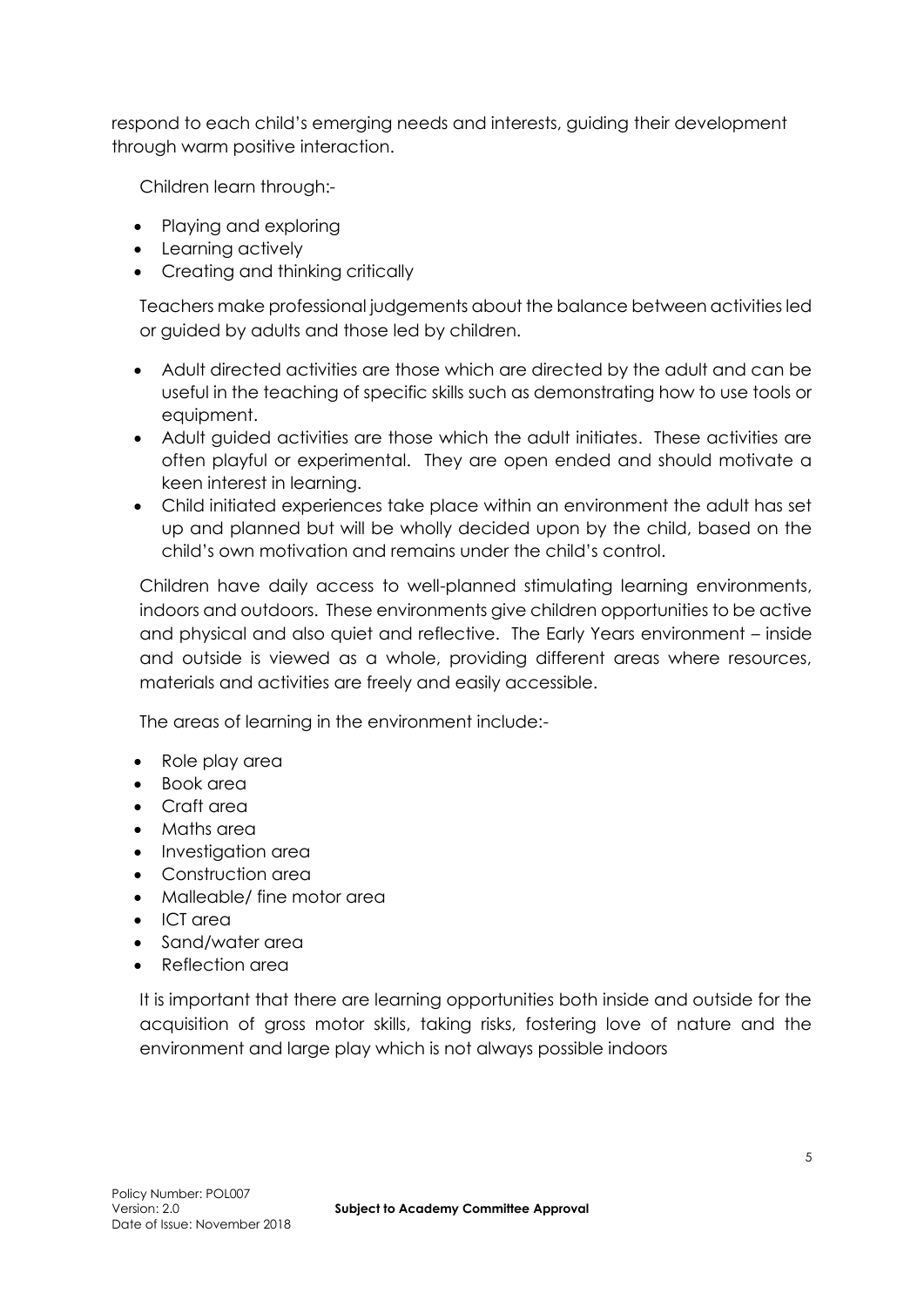## **5. Assessment**

At Landau Forte Academy Moorhead, ongoing assessment is an integral part of the learning and development processes. Staff observe pupils to identify their level of achievement, interests and learning styles. These observations are used to shape future planning. Staff also take into account observations shared by parents and or carers.

Within the first 6 weeks that a child starts **reception**, staff will administer the Statutory Baseline Assessment (RBA, May 2021).

At the **end of the EYFS**, staff complete the EYFS profile for each child. Pupils are assessed against the 17 early learning goals, indicating whether they are:

- Meeting expected levels of development
- Not yet reaching expected levels ('emerging')

The Profile reflects ongoing observations, and or discussions with parents and/or carers for their child.

The profile is moderated internally (referring to the development matters guidance) and in partnership with other local schools, to ensure consistent assessment judgements. EYFS profile data is submitted to the local authority.

### **6. Working with Parents**

Key to ensuring high quality early years' experience is to ensure continuity between all settings and to ensure that the children's social, emotional and educational needs are addressed appropriately. At Landau Forte Academy Moorhead, transition is seen as a process, not as an event and is planned for and discussed with parents, children and practitioners of the pre-school settings that the children attend prior.

- During the last half term all new starters are invited to bring a packed lunch into school once a week and spend the lunchtimes in school.
- The children are invited into school for visit days to get to know the staff and the environment
- We outline the schools expectations at the new parent meetings
- We visit children within their FS1 setting.
- We hold 1:1 meeting with children and their families in their home environment
- We hold a consultation meeting prior to the children starting school, so we know the children really well.

At Landau Forte Academy Moorhead, we recognise that parents are the children's first and most enduring educators and that when parents and practitioners work together the results have a positive impact on children's development and learning.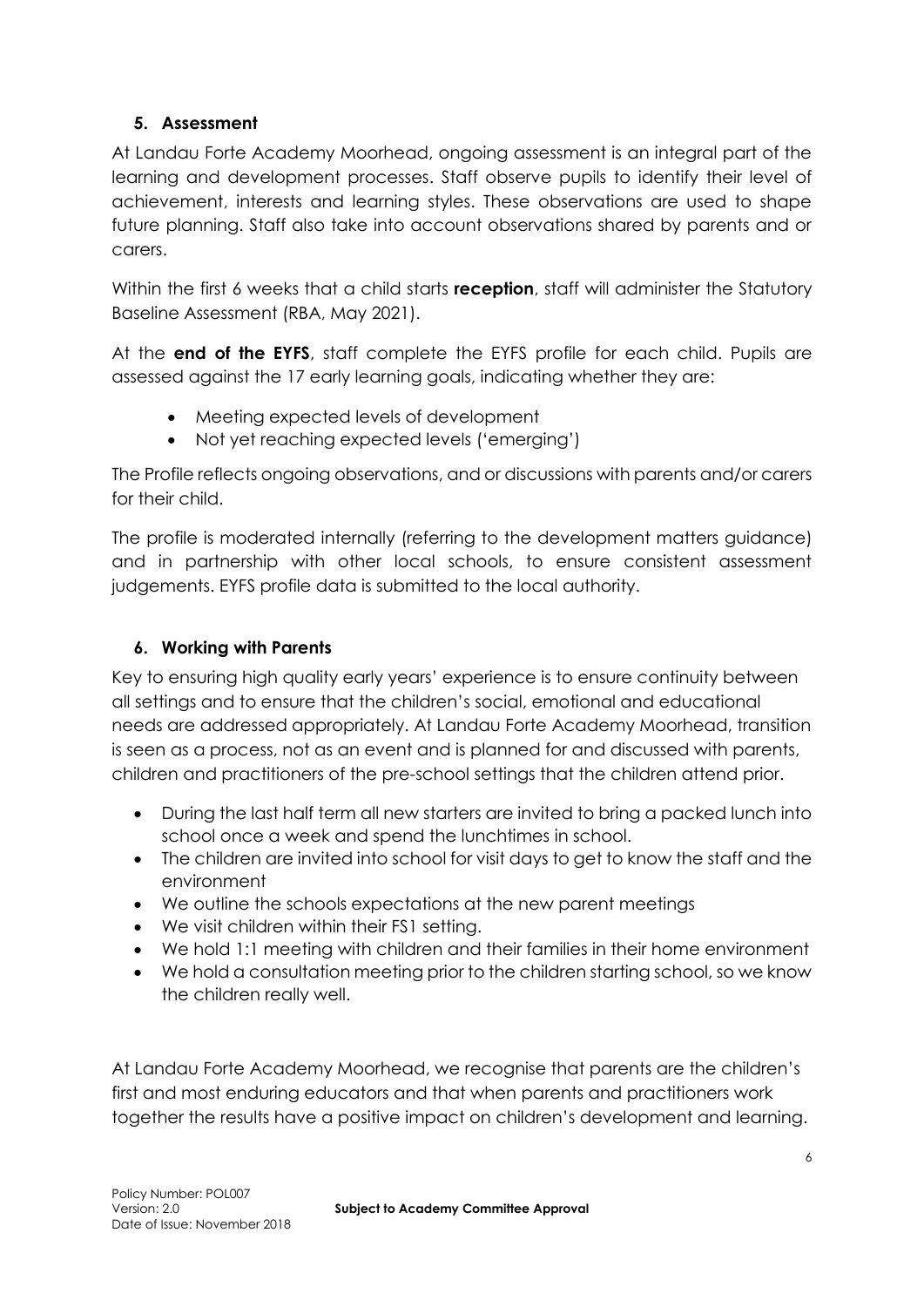We encourage parent partnership through:

- Showing respect and understanding for the role of the parent in the child's education
- Listening to the accounts of their child's development and any concerns they may have
- Making parents feel welcome by being friendly, approachable and having an open door policy
- Maintaining an on-going dialogue
- Being flexible in arrangements for settling children in
- Meeting with parents of reception children to discuss progress
- Inviting parents to share their child's learning journal and see a range of work
- Through the use of Tapestry, an online learning journal which parents can add to and access at home
- Encouraging parents to make use of the home school communication system Class Dojo, which can be accessed by a member of staff at all times.
- Inviting parents in the school to share their specialised skills
- Inviting parents to attend stay and play sessions and celebration assemblies

We recognise that children learn and develop well when there is a strong partnership between staff and parents and/or carers.

Parents and/or carers are kept up to date with their child's progress and development. The progress check and EYFS profile helps to provide parents and or carers with a well-rounded picture of their child's knowledge, understanding and abilities.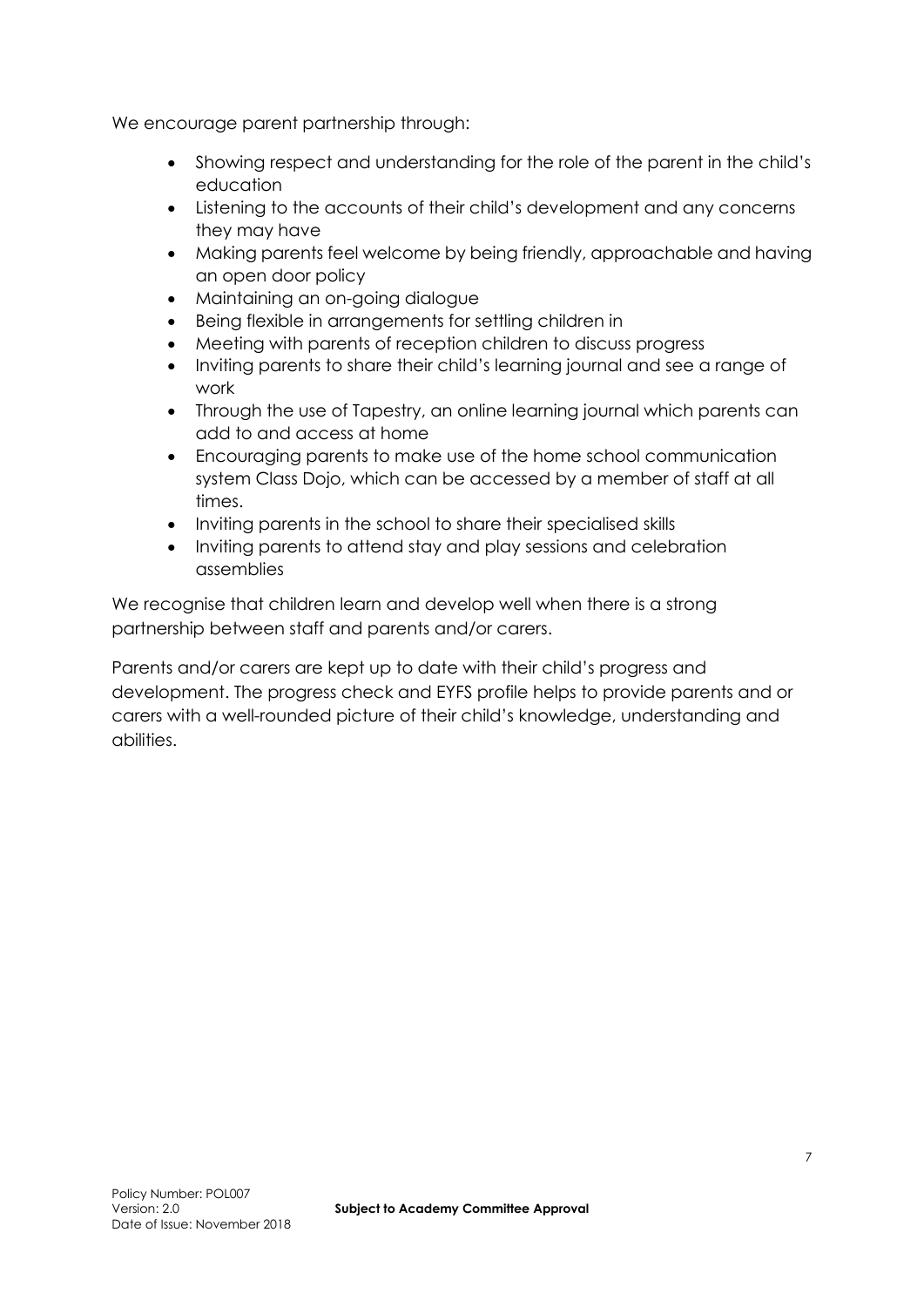### **7. Guidance and Feedback**

CI- Child Initiated activity GA- Guided activity I- Independent CT- Class Teacher supported TA- LSA supported NS- Next step Short date in top right corner Next steps in green Comments (if needed) in pink

#### **This is in addition to the school guidance policy**

| <b>Spelling Mistake</b>      | sp                                                                                                                                  |
|------------------------------|-------------------------------------------------------------------------------------------------------------------------------------|
|                              | Word underlined with 'sp' circled next to the incorrect spelling. Correct<br>spelling written at end of work for child to practise. |
| Capital letter / full stop   | $CL$ .                                                                                                                              |
|                              | Missing capital letter or full stop is marked CL or . Children should<br>be encouraged to add them correctly.                       |
|                              | P                                                                                                                                   |
| Punctuation<br>Error/Missing | Missing punctuation is marked with a P. Children should be<br>encouraged to add the correct punctuation.                            |
|                              | F/S (or draw a finger outline)                                                                                                      |
| Finger space                 | Missing finger space is marked, if appropriate children rewrite the<br>words/sentence.                                              |
| Grammatical Error in         |                                                                                                                                     |
| inaccurate use of            | Underline mistake using a wiggle line.                                                                                              |
| <b>Standard English</b>      |                                                                                                                                     |
| Work is correct              | ✓                                                                                                                                   |
| Work is<br>incorrect/mistake |                                                                                                                                     |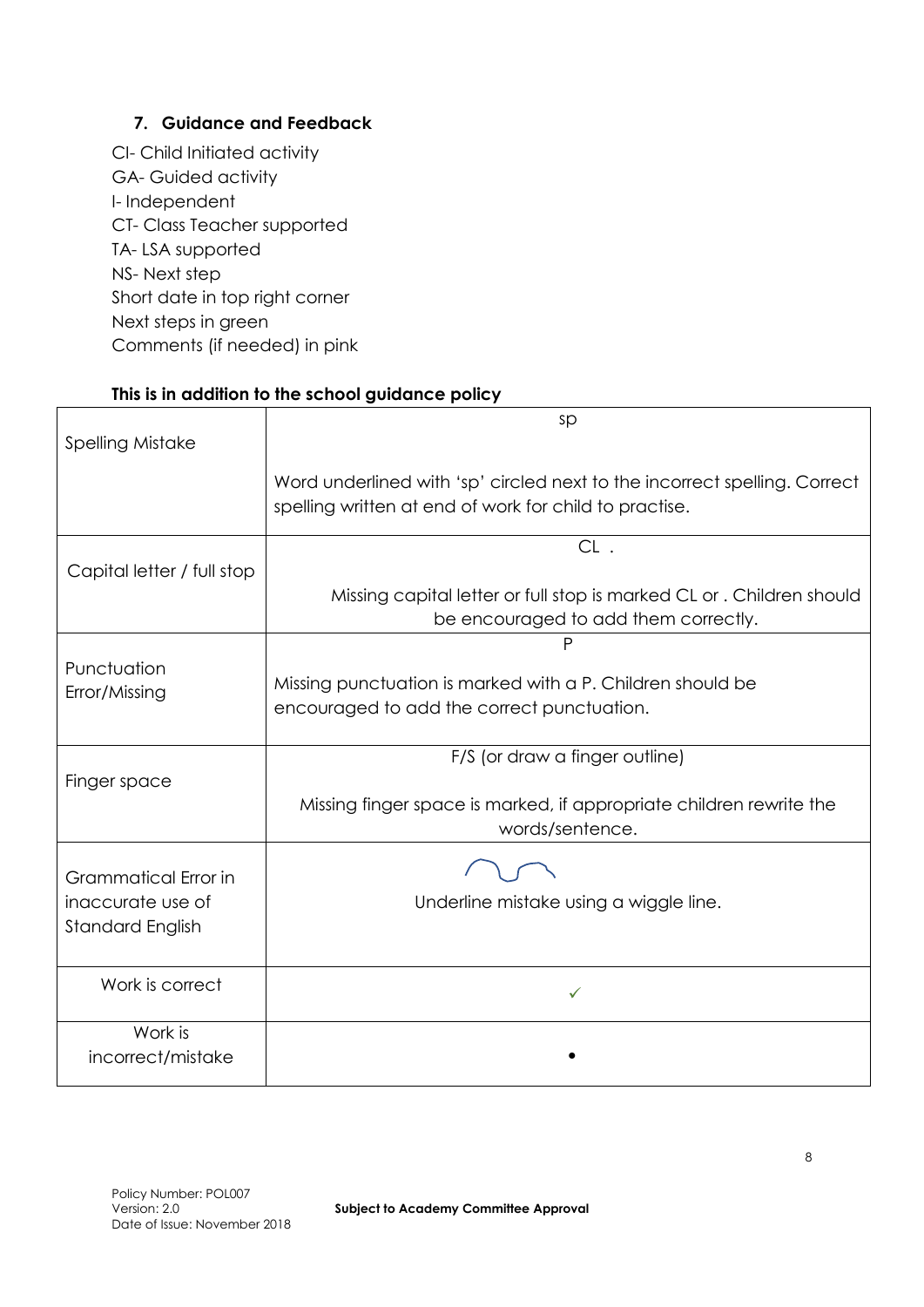#### **8. Safeguarding and Welfare**

It is important to us that all children in the school are 'safe'. We aim to educate children on boundaries, rules and limits and to help them understand why they exist. We provide children with choices to help them develop this important life skill. Children should be allowed to take risks, but need to be taught how to recognise and avoid hazards. We aim to protect the physical and psychological well-being of all children. We know that children learn best when they are healthy and safe, when their individual needs are met and when they have the chance to build positive relationships with the adults around them and their peers.

The rest of our safeguarding and welfare procedures are outlined in our safeguarding policy.

#### **9. Monitoring and Review**

The Head Teacher, EYFS Leader alongside the designated EYFS Governor are responsible for monitoring and evaluation of the Early Years provision and learning. This information is used to inform teaching and learning, staff training and development and the School Improvement Plan.

**Date**: January 2022

**Review Date**: January 2023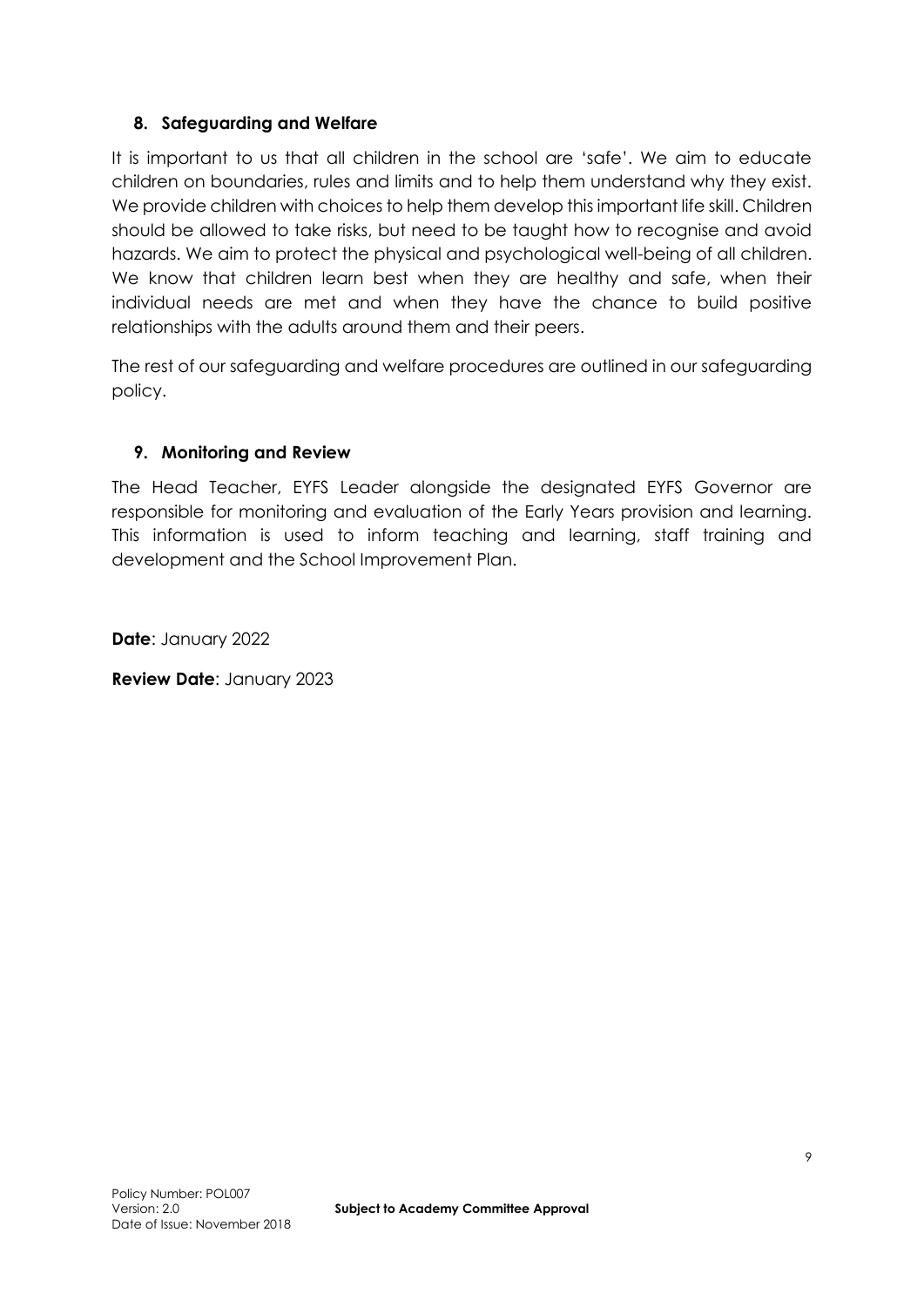### **Appendix 1: List of statutory policies and procedures for the EYFS**

| Statutory policy or procedure for the EYFS                                     | Where can it be found?                                  |
|--------------------------------------------------------------------------------|---------------------------------------------------------|
| Safeguarding policy and procedures                                             | See child protection and<br>safeguarding policy         |
| Procedure for responding to illness                                            | See health and safety policy                            |
| Administering medicines policy                                                 | See supporting pupils with<br>medical conditions policy |
| Emergency evacuation procedure                                                 | See health and safety policy                            |
| Procedure for checking the identity of visitors                                | See child protection and<br>safeguarding policy         |
| Procedures for a parent failing to collect a child<br>and for missing children | See missing child policy                                |
| Procedure for dealing with concerns and<br>complaints                          | See complaints policy                                   |

 $\bullet$